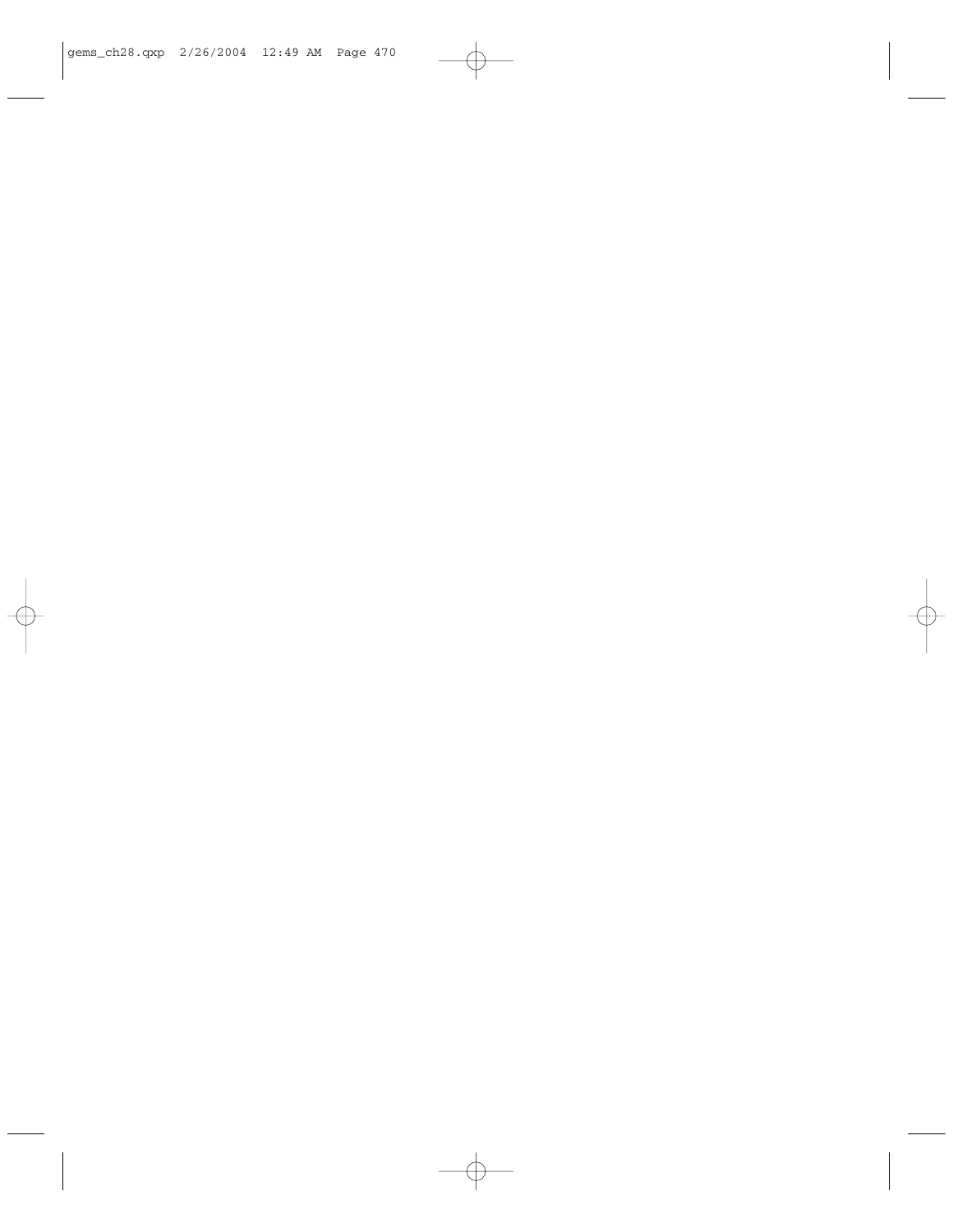As GPUs become more complex, incorporating the GPU efficiently into your application can become challenging. This part of the book offers several perspectives on shader management and integration, as well as an overview of the graphics performance characteristics that shape integration decisions.

In **Chapter 28, "Graphics Pipeline Performance," Cem Cebenoyan** gives an overview of the modern graphics pipeline, including the programmable pipelines that give rise to many of the techniques discussed in this book. In this chapter, he describes a process to test for bottlenecks in the GPU pipeline, and he offers potential remedies for several bottlenecks.

**Dean Sekulic** of Croteam discusses the powerful but often-misused *occlusion query* feature in **Chapter 29, "Efficient Occlusion Culling."** Occlusion queries allow the GPU to return the amount of pixels that an object would represent on screen. If the object represents no pixels, due to z or stencil tests, it can be skipped. But because of the decoupled nature of the CPU and the GPU, an occlusion query can't be issued like a single-threaded function call, or else one would lose most or all of the performance benefit. Instead, Dean discusses several methods of ensuring that the results of the GPU occlusion query can be applied quickly and efficiently.

In **Chapter 30, "The Design of FX Composer," Christopher Maughan** discusses a powerful shader-authoring tool. FX Composer 1.0 provides a full IDE for shader authors, as well as an artist-tweakable GUI to adjust shader attributes. Chris describes design aspects of the tool, offering insight into cutting-edge shader integration.

**Chapter 31, "Using FX Composer,"** also by **Christopher Maughan**, delves into the details of FX Composer usage, including shader authoring, setting up simple scenes, and applying shaders to objects. This chapter provides a good introduction to both shader authoring and tool usage.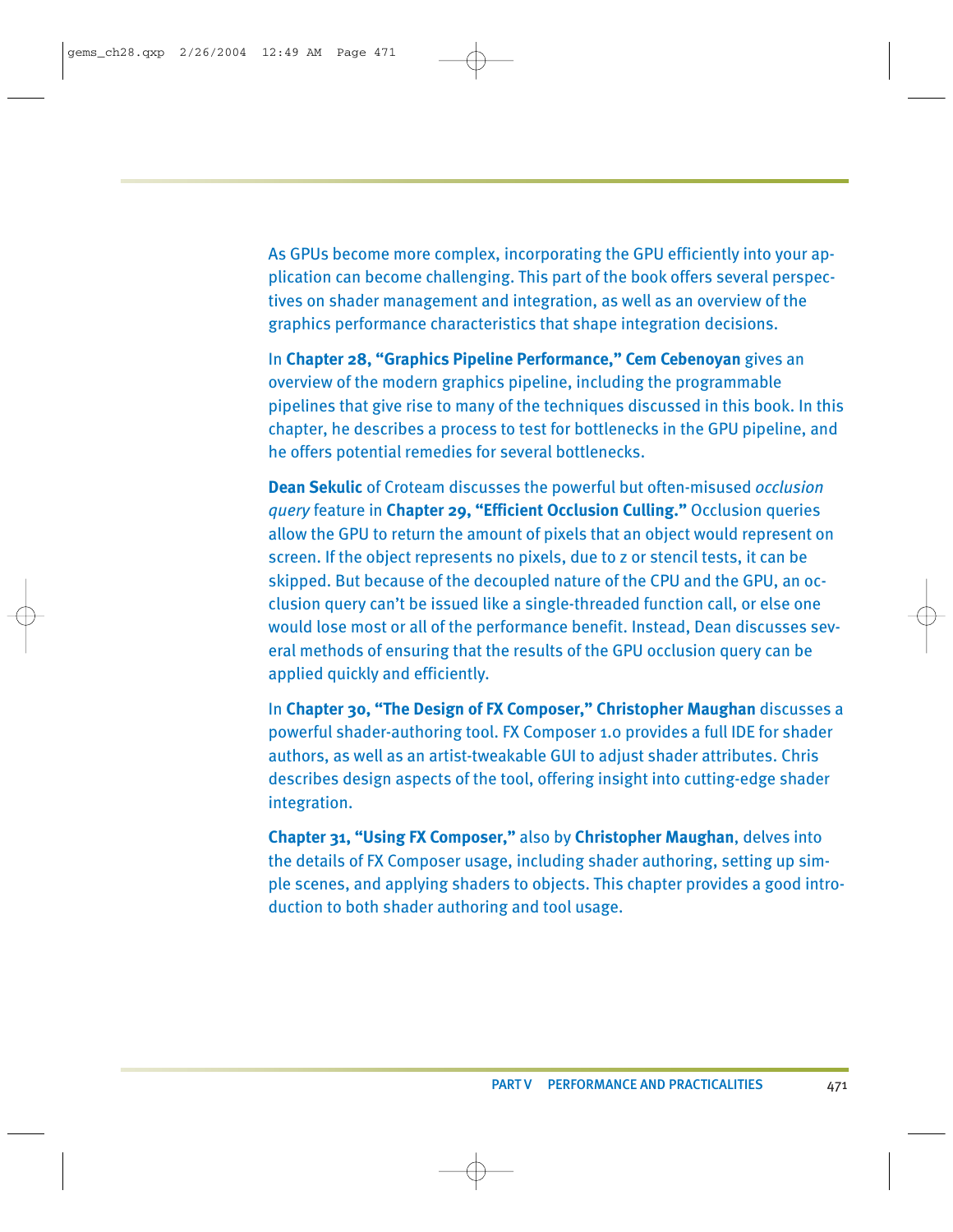In **Chapter 32, "An Introduction to Shader Interfaces," Matt Pharr** describes shader objects, which can simplify the integration of shaders into applications via the concept of *shader interfaces*. By specifying shader fragments as objects, with well-defined interfaces, you can efficiently combine these fragments at runtime automatically, improving both flexibility and performance.

In **Chapter 33, "Converting Production RenderMan Shaders to Real Time," Stephen Marshall** of Sony Pictures Imageworks tells how RenderMan-style offline shaders can be modified and leveraged in a GPU-aware production pipeline. Offline shaders are written with CPU advantages and limitations in mind; only by rethinking shaders in terms of modern GPUs can the maximum speed benefits be realized.

Cinema 4D is another modern, shader-capable authoring tool. **Jörn Loviscach**, in **Chapter 34, "Integrating Hardware Shading into Cinema 4D,"** discusses how he integrated GPU shaders to emulate the existing CPU shading pipeline as closely as possible. Jörn offers a compelling example of how to seamlessly add GPU capability to a more traditional, existing workflow.

Although GPUs get more flexible and powerful each year, it will likely be quite a while before all content-creation rendering tasks can be handled on the graphics card. In **Chapter 35, "Leveraging High-Quality Software Rendering Effects in Real-Time Applications," Alexandre Jean Claude** and **Marc Stevens** discuss how they leveraged the GPU shader horsepower while still retaining the flexibility of a mature, existing software rendering and modeling pipeline.

Finally, **John O'Rorke**'s chapter on shader integration, **Chapter 36, "Integrating Shaders into Applications,"** focuses on the DirectX .fx file format and how it can be used. John demonstrates how to use .fx file features such as semantics and annotations, which enable simpler shader integration. He concludes with several ideas for customizing and extending .fx files, including shader inheritance.

*Sim Dietrich, NVIDIA*

472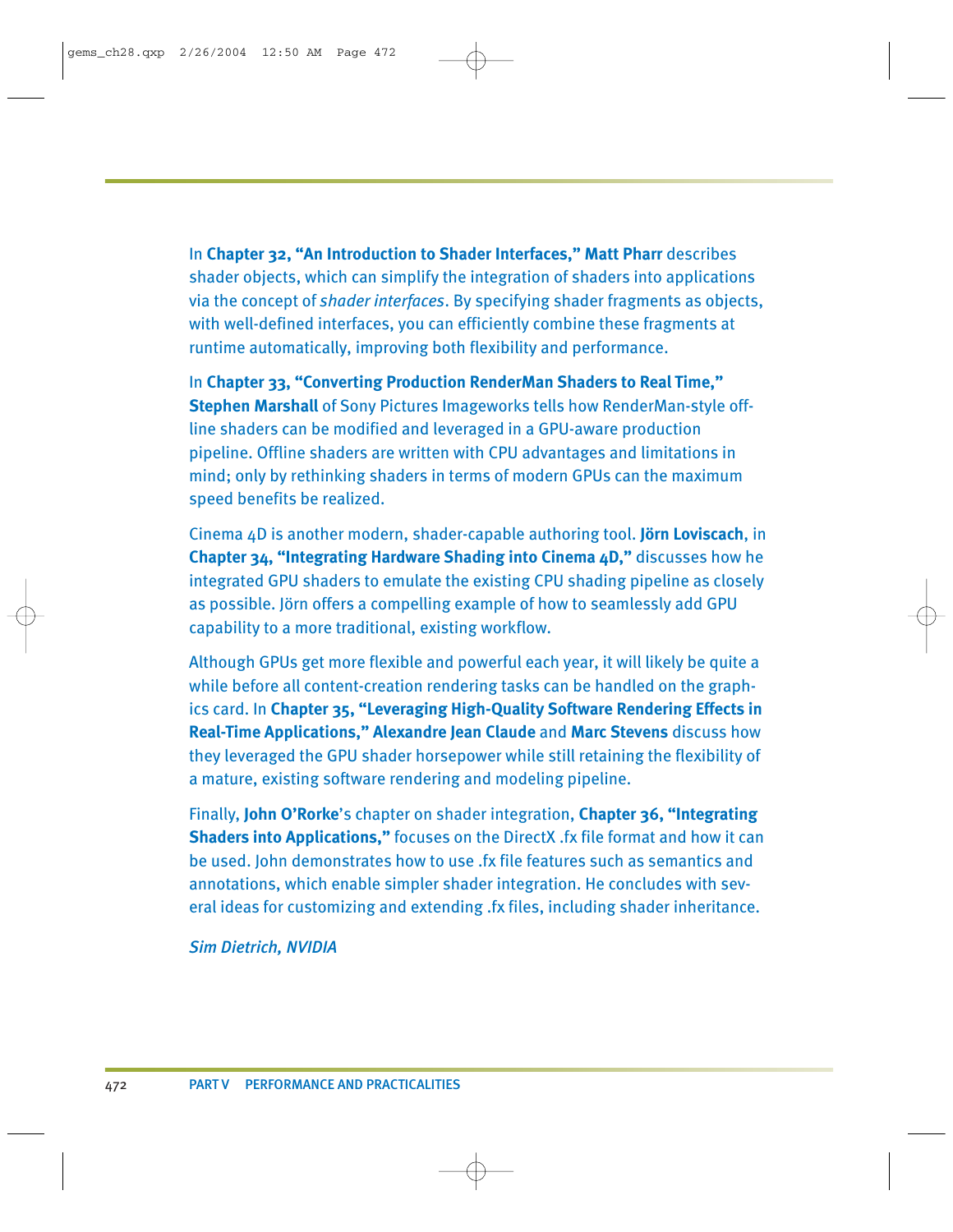# Chapter 28

# **Graphics Pipeline Performance**

*Cem Cebenoyan NVIDIA*

## **28.1 Overview**

Over the past few years, the hardware-accelerated rendering pipeline has rapidly increased in complexity, bringing with it increasingly intricate and potentially confusing performance characteristics. Improving performance used to mean simply reducing the CPU cycles of the inner loops in your renderer; now it has become a cycle of determining bottlenecks and systematically attacking them. This loop of *identification* and *optimization* is fundamental to tuning a heterogeneous multiprocessor system; the driving idea is that a pipeline, by definition, is only as fast as its slowest stage. Thus, while premature and unfocused optimization in a single-processor system can lead to only minimal performance gains, in a multiprocessor system such optimization very often leads to *zero* gains.

Working hard on graphics optimization and seeing zero performance improvement is no fun. The goal of this chapter is to keep you from doing exactly that.

### 28.1.1 The Pipeline

The pipeline, at the very highest level, can be broken into two parts: the CPU and the GPU. Although CPU optimization is a critical part of optimizing your application, it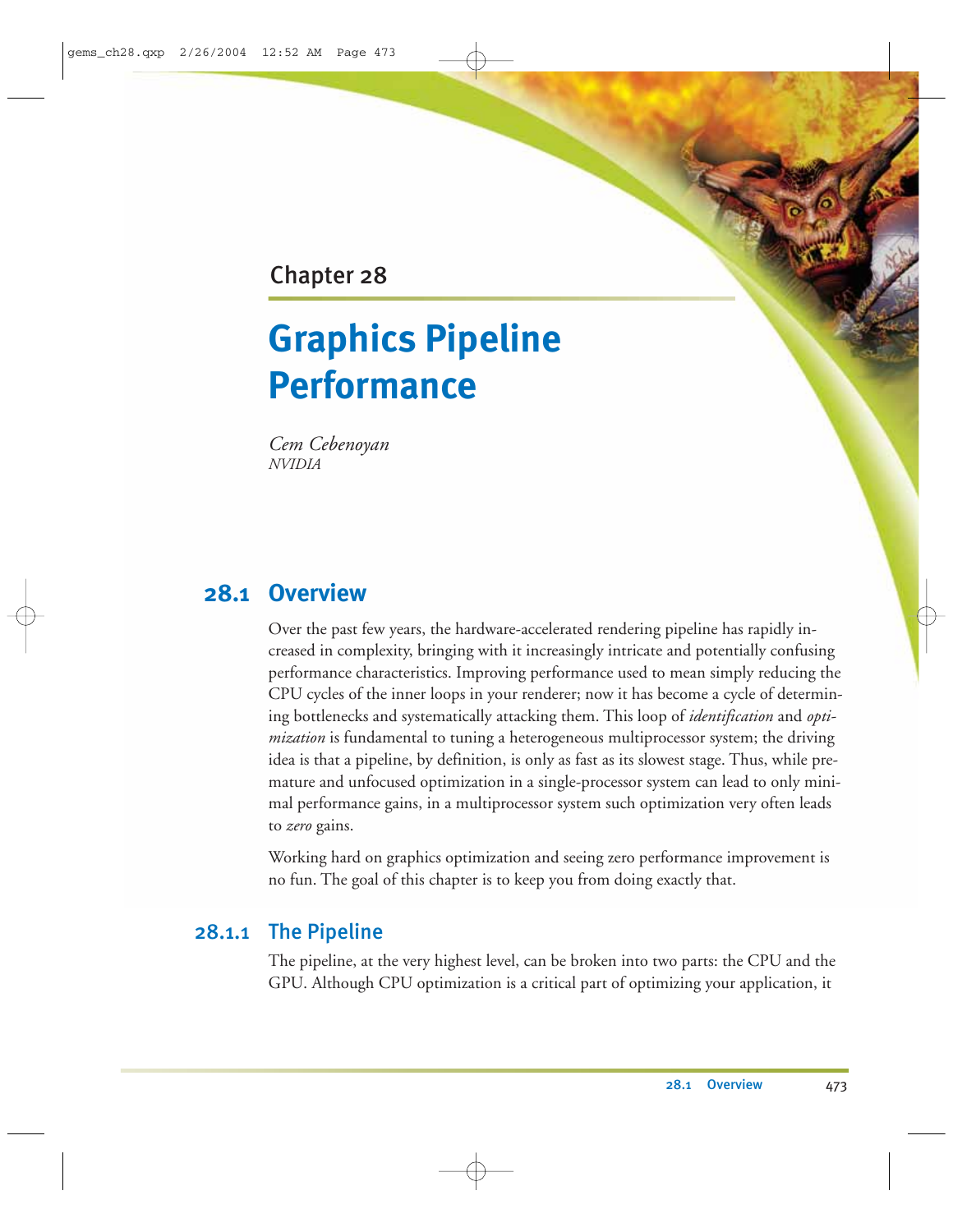

**Figure 28-1.** The Graphics Pipeline

will not be the focus of this chapter, because much of this optimization has little to do with the graphics pipeline.

Figure 28-1 shows that within the GPU, there are a number of functional units operating in parallel, which essentially act as separate special-purpose processors, and a number of spots where a bottleneck can occur. These include vertex and index fetching, vertex shading (transform and lighting, or T&L), fragment shading, and raster operations (ROP).

### 28.1.2 Methodology

Optimization without proper bottleneck identification is the cause of much wasted development effort, and so we formalize the process into the following fundamental identification and optimization loop:

- **1. Identify the bottleneck.** For each stage in the pipeline, vary either its workload or its computational ability (that is, clock speed). If performance varies, you've found a bottleneck.
- **2. Optimize.** Given the bottlenecked stage, reduce its workload until performance stops improving or until you achieve your desired level of performance.
- **3. Repeat.** Do steps 1 and 2 again until the desired performance level is reached.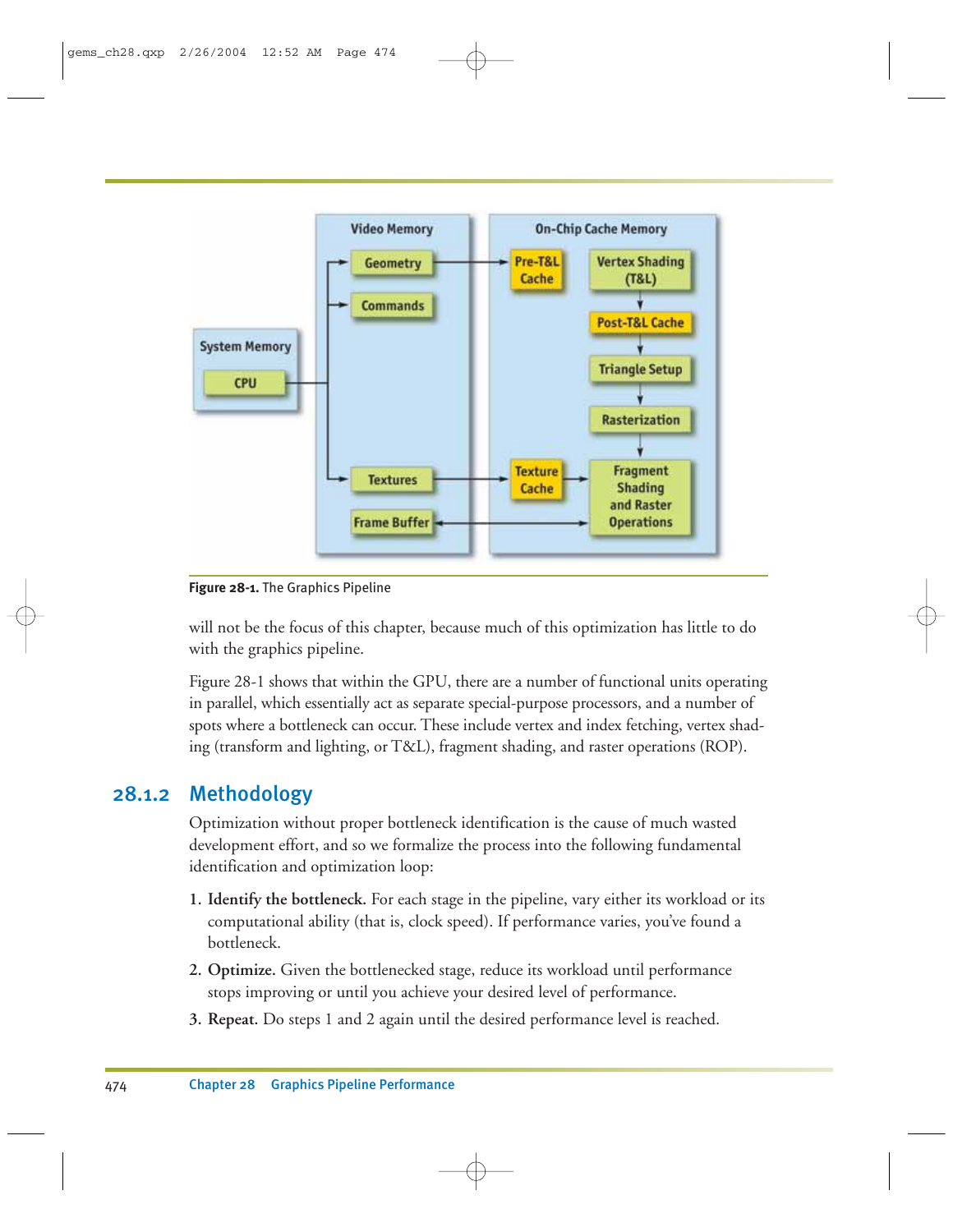## **28.2 Locating the Bottleneck**

Locating the bottleneck is half the battle in optimization, because it enables you to make intelligent decisions about focusing your actual optimization efforts. Figure 28-2 shows a flow chart depicting the series of steps required to locate the precise bottleneck in your application. Note that we start at the back end of the pipeline, with the framebuffer operations (also called raster operations) and end at the CPU. Note also that while any single primitive (usually a triangle), by definition, has a single bottleneck, over the course of a frame the bottleneck most likely changes. Thus, modifying the workload on more than one stage in the pipeline often influences performance. For example, a low-polygon skybox is often bound by fragment shading or frame-buffer access; a skinned mesh that maps to only a few pixels on screen is often bound by CPU or vertex processing. For this reason, it frequently helps to vary workloads on an objectby-object, or material-by-material, basis.

For each pipeline stage, we also mention the GPU clock to which it's tied (that is, core or memory). This information is useful in conjunction with tools such as PowerStrip (EnTech Taiwan 2003), which allows you to reduce the relevant clock speed and observe performance changes in your application.



**Figure 28-2.** Bottleneck Flowchart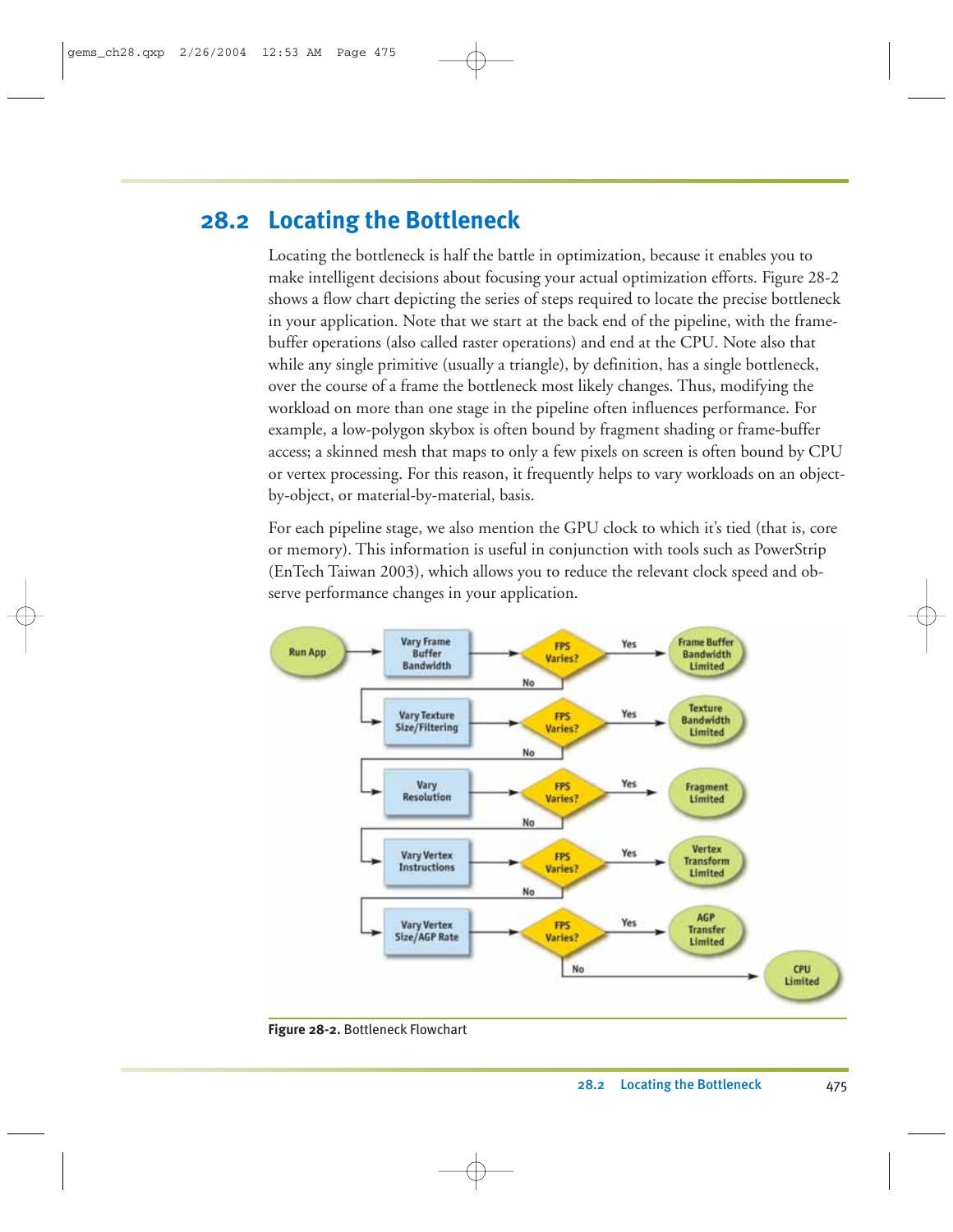### 28.2.1 Raster Operations

The very back end of the pipeline, raster operations (often called the ROP), is responsible for reading and writing depth and stencil, doing the depth and stencil comparisons, reading and writing color, and doing alpha blending and testing. As you can see, much of the ROP workload taxes the available frame-buffer bandwidth.

The best way to test if your application is frame-buffer-bandwidth bound is to vary the bit depths of the color or the depth buffers, or both. If reducing your bit depth from 32-bit to 16-bit significantly improves your performance, then you are definitely framebuffer-bandwidth bound.

Frame-buffer bandwidth is a function of GPU memory clock, so modifying memory clocks is another technique for helping to identify this bottleneck.

#### 28.2.2 Texture Bandwidth

Texture bandwidth is consumed any time a texture fetch request goes out to memory. Although modern GPUs have texture caches designed to minimize extraneous memory requests, they obviously still occur and consume a fair amount of memory bandwidth.

Modifying texture formats can be trickier than modifying frame-buffer formats as we did when inspecting the ROP; instead, we recommend changing the effective texture size by using a large amount of positive mipmap level-of-detail (LOD) bias. This makes texture fetches access very coarse levels of the mipmap pyramid, which effectively reduces the texture size. If this modification causes performance to improve significantly, you are bound by texture bandwidth.

Texture bandwidth is also a function of GPU memory clock.

#### 28.2.3 Fragment Shading

Fragment shading refers to the actual cost of generating a fragment, with associated color and depth values. This is the cost of running the "pixel shader" or "fragment shader." Note that fragment shading and frame-buffer bandwidth are often lumped together under the heading *fill rate*, because both are a function of screen resolution. However, they are two distinct stages in the pipeline, and being able to tell the difference between the two is critical to effective optimization.

Before the advent of highly programmable fragment-processing GPUs, it was rare to be bound by fragment shading. It was often frame-buffer bandwidth that caused the in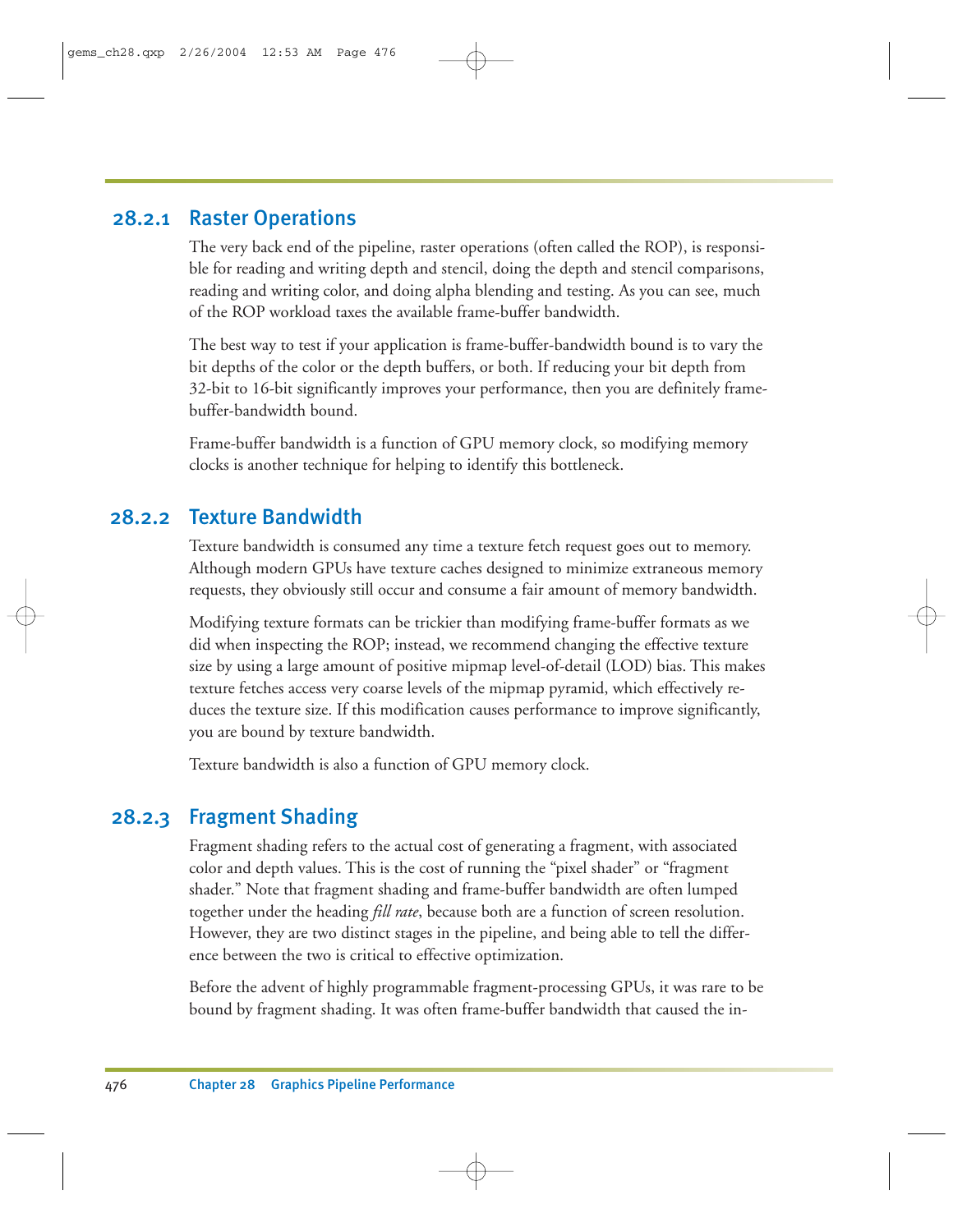evitable correlation between screen resolution and performance. This pendulum is now starting to swing toward fragment shading, however, as the newfound flexibility enables developers to spend oodles of cycles making fancy pixels.

The first step in determining if fragment shading is the bottleneck is simply to change the resolution. Because we've already ruled out frame-buffer bandwidth by trying different frame-buffer bit depths, if adjusting resolution causes performance to change, the culprit is most likely fragment shading. A supplementary approach would be to modify the length of your fragment programs and see if this influences performance. But be careful not to add instructions that can easily be optimized away by a clever device driver.

Fragment-shading speed is a function of the GPU core clock.

#### 28.2.4 Vertex Processing

The vertex transformation stage of the rendering pipeline is responsible for taking an input set of vertex attributes (such as model-space positions, vertex normals, texture coordinates, and so on) and producing a set of attributes suitable for clipping and rasterization (such as homogeneous clip-space position, vertex lighting results, texture coordinates, and more). Naturally, performance in this stage is a function of the work done per vertex, along with the number of vertices being processed.

With programmable transformations, determining if vertex processing is your bottleneck is a simple matter of changing the length of your vertex program. If performance changes, you are vertex-processing bound. If you're adding instructions, be careful to add ones that actually do meaningful work; otherwise, the instructions may be optimized away by the compiler or the driver. For example, no-ops that refer to constant registers (such as adding a constant register that has a value of zero) often cannot be optimized away because the driver usually doesn't know the value of a constant at program-compile time.

If you're using fixed-function transformations, it's a little trickier. Try modifying the load by changing vertex work such as specular lighting or texture-coordinate generation state.

Vertex processing speed is a function of the GPU core clock.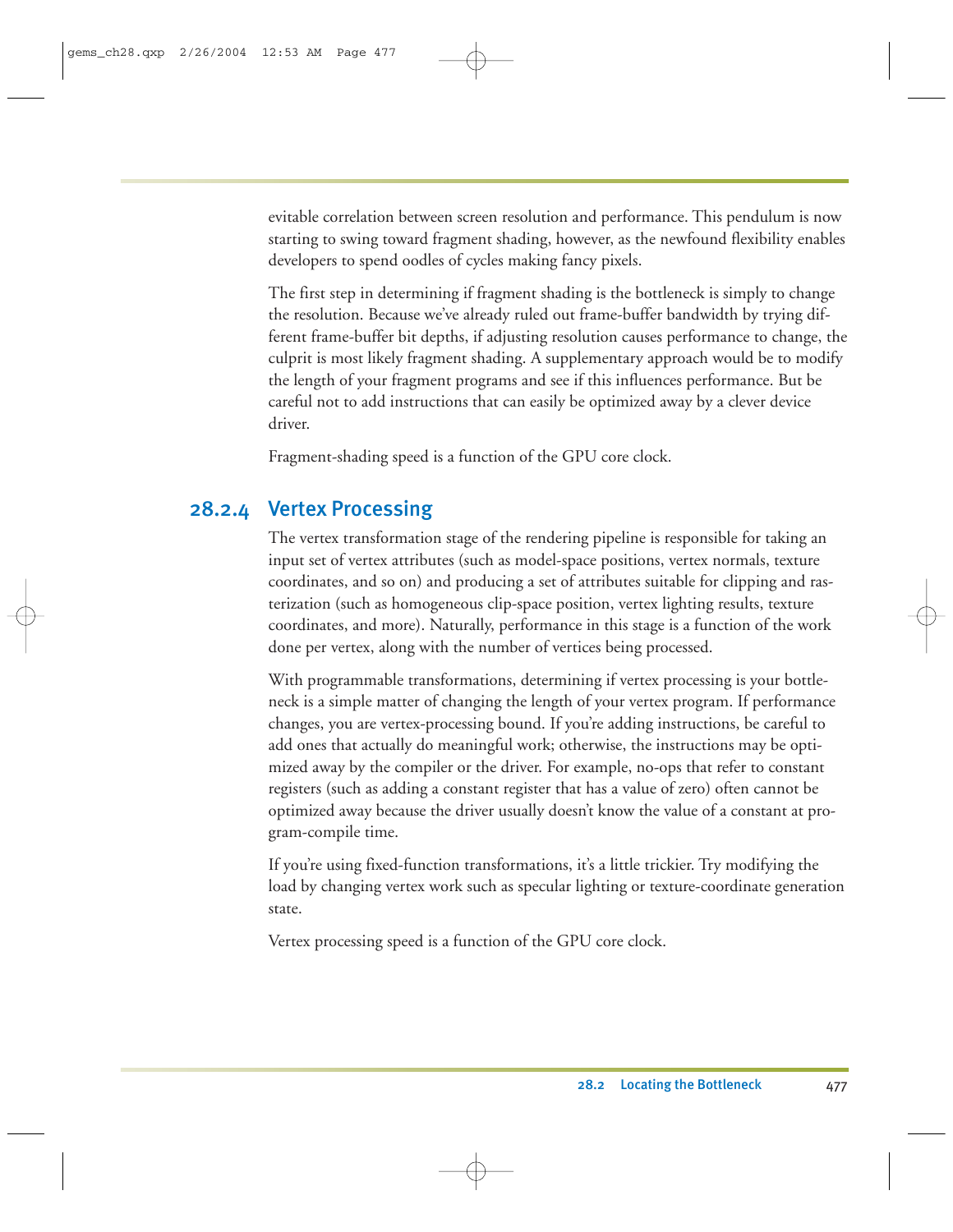## 28.2.5 Vertex and Index Transfer

Vertices and indices are fetched by the GPU as the first step in the GPU part of the pipeline. The performance of vertex and index fetching can vary depending on where the actual vertices and indices are placed. They are usually either in system memory which means they will be transferred to the GPU over a bus such as AGP or PCI Express—or in local frame-buffer memory. Often, on PC platforms especially, this decision is left up to the device driver instead of the application, although modern graphics APIs allow applications to provide usage hints to help the driver choose the correct memory type.

Determining if vertex or index fetching is a bottleneck in your application entails modifying the vertex format size.

Vertex and index fetching performance is a function of the AGP/PCI Express rate if the data is placed in system memory; it's a function of the memory clock if data is placed in local frame-buffer memory.

If none of these tests influences your performance significantly, you are primarily CPU bound. You may verify this fact by underclocking your CPU: if performance varies proportionally, you are CPU bound.

## **28.3 Optimization**

Now that we have identified the bottleneck, we must optimize that particular stage to improve application performance. The following tips are categorized by offending stage.

### 28.3.1 Optimizing on the CPU

Many applications are CPU bound—sometimes for good reason, such as complex physics or AI, and sometimes because of poor batching or resource management. If you've found that your application is CPU bound, try the following suggestions to reduce CPU work in the rendering pipeline.

#### Reduce Resource Locking

Anytime you perform a synchronous operation that demands access to a GPU resource, there is the potential to massively stall the GPU pipeline, which costs both CPU and GPU cycles. CPU cycles are wasted because the CPU must sit and spin in a loop, wait-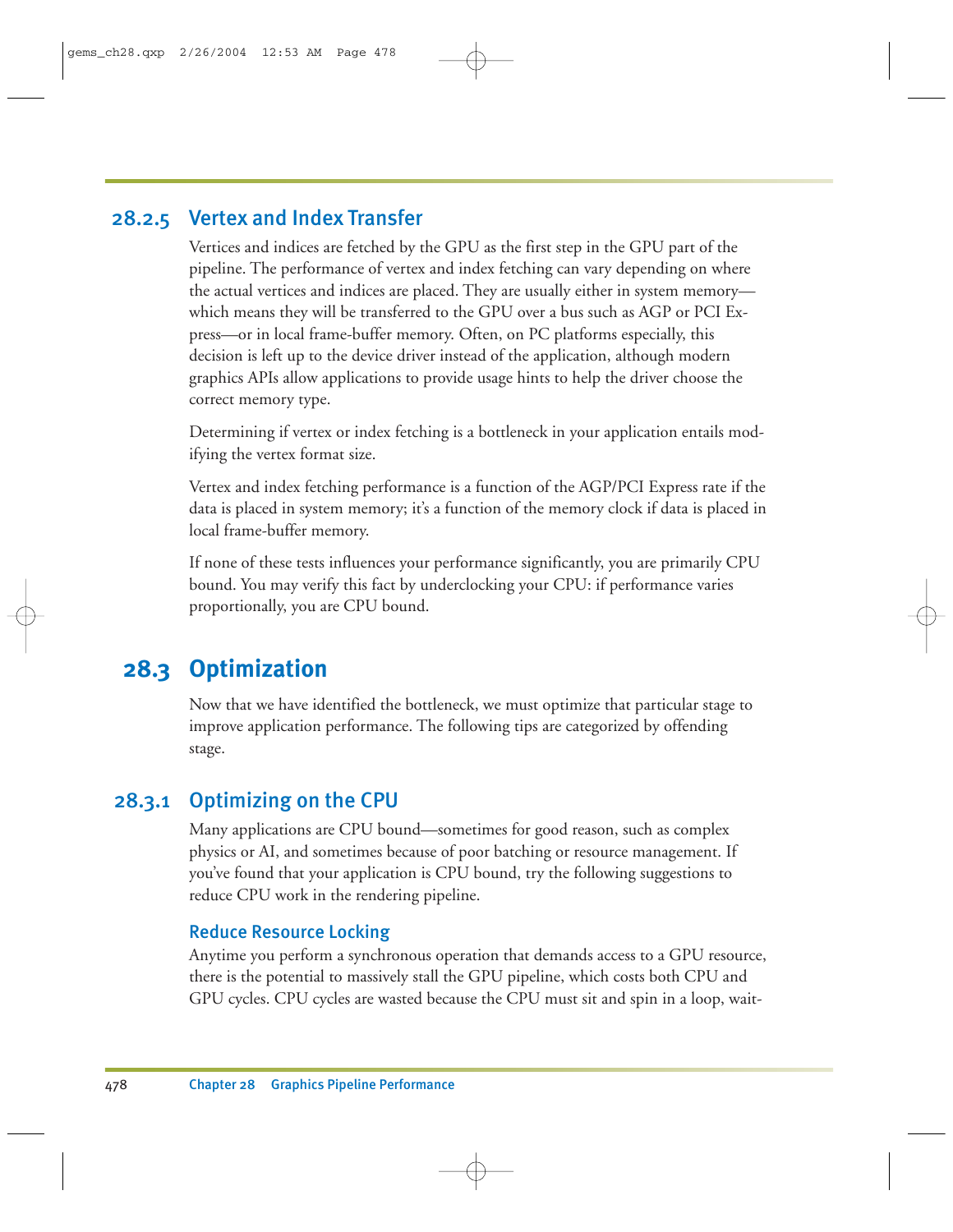ing for the (very deep) GPU pipeline to idle and return the requested resource. GPU cycles are then wasted as the pipeline sits idle and has to refill.

This locking can occur anytime you

- Lock or read from a surface you were previously rendering to
- Write to a surface the GPU is reading from, such as a texture or a vertex buffer

In general, you should avoid accessing a resource the GPU is using during rendering.

#### Maximize Batch Size

We can also call this tip "Minimize the Number of Batches." A *batch* is a group of primitives rendered with a single API rendering call (for example, DrawIndexed-Primitive in DirectX 9). The *size* of a batch is the number of primitives it contains. As a wise man once said, "Batch, Batch, Batch!" (Wloka 2003). Every API function call to draw geometry has an associated CPU cost, so maximizing the number of triangles submitted with every draw call will minimize the CPU work done for a given number of triangles rendered.

Some tips to maximize the size of your batches:

- **If using triangle strips, use degenerate triangles to stitch together disjoint strips.** This will enable you to send multiple strips, provided that they share material, in a single draw call.
- **Use texture pages.** Batches are frequently broken when different objects use different textures. By arranging many textures into a single 2D texture and setting your texture coordinates appropriately, you can send geometry that uses multiple textures in a single draw call. Note that this technique can have issues with mipmapping and antialiasing. One technique that sidesteps many of these issues is to pack individual 2D textures into each face of a cube map.
- Use GPU shader branching to increase batch size. Modern GPUs have flexible vertex- and fragment-processing pipelines that allow for branching inside the shader. For example, if two batches are separate because one requires a four-bone skinning vertex shader and the other requires a two-bone skinning vertex shader, you could instead write a vertex shader that loops over the number of bones required, accumulating blending weights, and then breaks out of the loop when the weights sum to one. This way, the two batches could be combined into one. On architectures that don't support shader branching, similar functionality can be implemented, at the cost of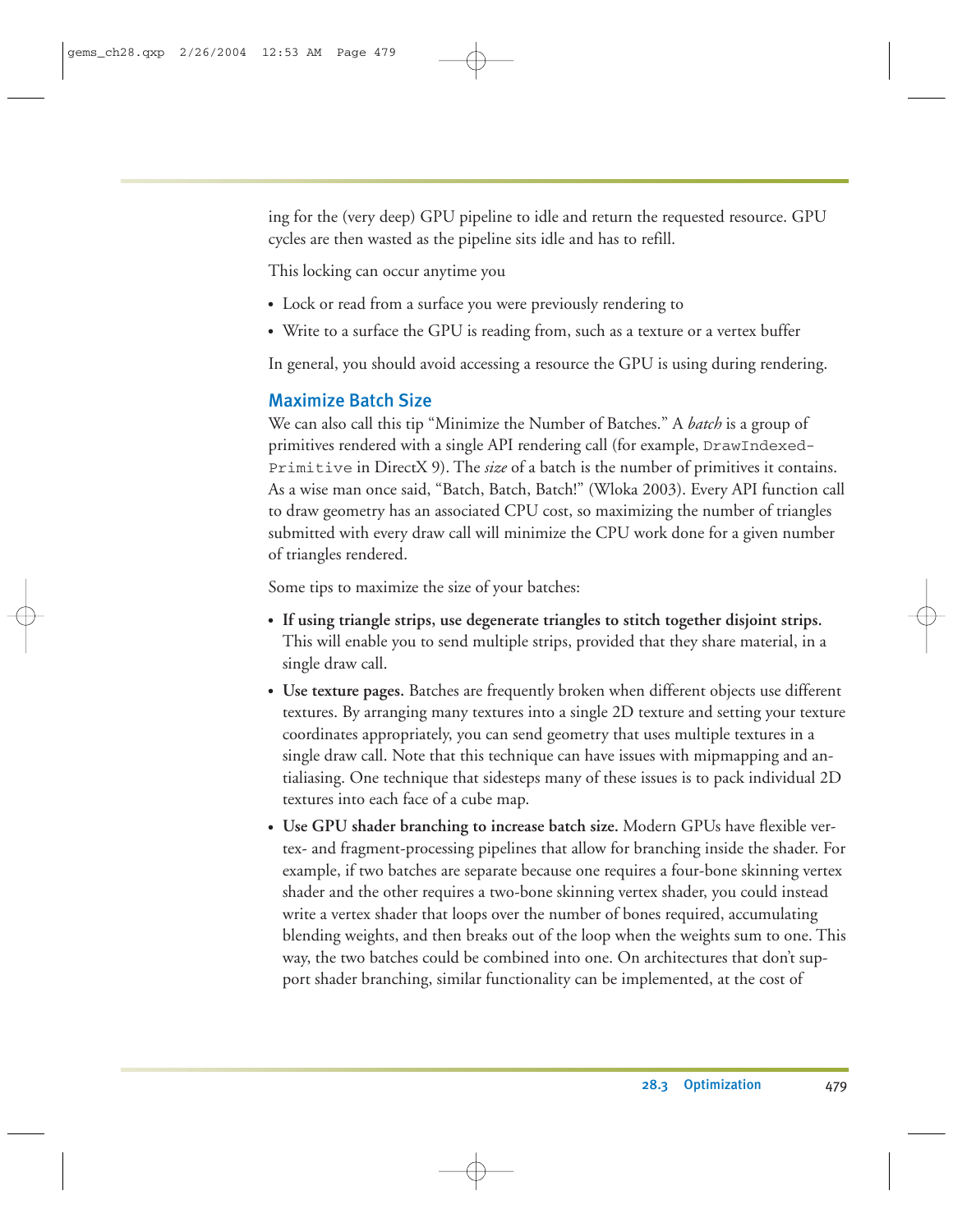shader cycles, by using a four-bone vertex shader on everything and simply zeroing out the bone weights on vertices that have fewer than four bone influences.

- Use the vertex shader constant memory as a lookup table of matrices. Often batches get broken when many small objects share all material properties but differ only in matrix state (for example, a forest of similar trees, or a particle system). In these cases, you can load *n* of the differing matrices into the vertex shader constant memory and store indices into the constant memory in the vertex format for each object. Then you would use this index to look up into the constant memory in the vertex shader and use the correct transformation matrix, thus rendering *n* objects at once.
- Defer decisions as far down in the pipeline as possible. It's faster to use the alpha channel of your texture as a gloss factor, rather than break the batch to set a pixel shader constant for glossiness. Similarly, putting shading data in your textures and vertices can allow for larger batch submissions.

### 28.3.2 Reducing the Cost of Vertex Transfer

Vertex transfer is rarely the bottleneck in an application, but it's certainly not impossible for it to happen. If the transfer of vertices or, less likely, indices is the bottleneck in your application, try the following:

- Use the fewest possible bytes in your vertex format. Don't use floats for everything if bytes would suffice (for colors, for example).
- **Generate potentially derivable vertex attributes inside the vertex program instead of storing them inside the input vertex format.** For example, there's often no need to store a tangent, binormal, and normal: given any two, the third can be derived using a simple cross product in the vertex program. This technique trades vertex-processing speed for vertex transfer rate.
- **Use 16-bit indices instead of 32-bit indices.** 16-bit indices are cheaper to fetch, are cheaper to move around, and take less memory.
- **Access vertex data in a relatively sequential manner.** Modern GPUs cache memory accesses when fetching vertices. As in any memory hierarchy, spatial locality of reference helps maximize hits in the cache, thus reducing bandwidth requirements.

### 28.3.3 Optimizing Vertex Processing

Vertex processing is rarely the bottleneck on modern GPUs, but it may occur, depending on your usage patterns and target hardware.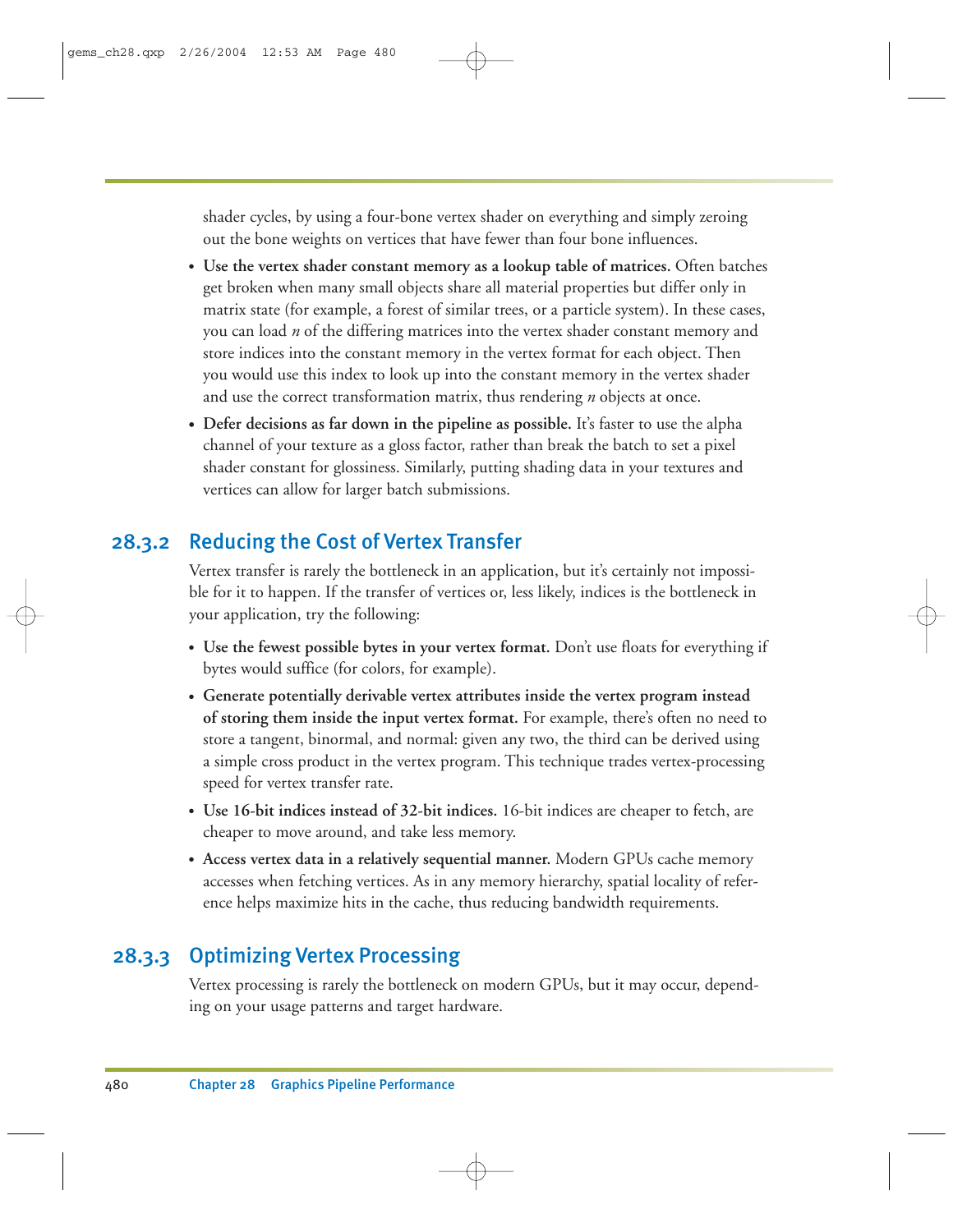Try these suggestions if you're finding that vertex processing is the bottleneck in your application:

- **Optimize for the post-T&L vertex cache.** Modern GPUs have a small first-in, firstout (FIFO) cache that stores the result of the most recently transformed vertices; a hit in this cache saves all transform and lighting work, along with all work done earlier in the pipeline. To take advantage of this cache, you must use indexed primitives, and you must order your vertices to maximize locality of reference over the mesh. There are tools available—including D3DX and NVTriStrip (NVIDIA 2003)—that can help you with this task.
- **Reduce the number of vertices processed.** This is rarely the fundamental issue, but using a simple level-of-detail scheme, such as a set of static LODs, certainly helps reduce vertex-processing load.
- Use vertex-processing LOD. Along with using LODs for the number of vertices processed, try LODing the vertex computations themselves. For example, it is likely unnecessary to do full four-bone skinning on distant characters, and you can probably get away with cheaper approximations for the lighting. If your material is multipassed, reducing the number of passes for lower LODs in the distance will also reduce vertex-processing cost.
- Pull out per-object computations onto the CPU. Often, a calculation that changes once per object or per frame is done in the vertex shader for convenience. For example, transforming a directional light vector to eye space is sometimes done in the vertex shader, although the result of the computation changes only once per frame.
- Use the correct coordinate space. Frequently, choice of coordinate space affects the number of instructions required to compute a value in the vertex program. For example, when doing vertex lighting, if your vertex normals are stored in object space and the light vector is stored in eye space, then you will have to transform one of the two vectors in the vertex shader. If the light vector was instead transformed into object space once per object on the CPU, no per-vertex transformation would be necessary, saving GPU vertex instructions.
- Use vertex branching to "early-out" of computations. If you are looping over a number of lights in the vertex shader and doing normal, low-dynamic-range, [0..1] lighting, you can check for saturation to 1—or if you're facing away from the light and then break out of further computations. A similar optimization can occur with skinning, where you can break when your weights sum to 1 (and therefore all subsequent weights would be 0). Note that this depends on how the GPU implements vertex branching, and it isn't guaranteed to improve performance on all architectures.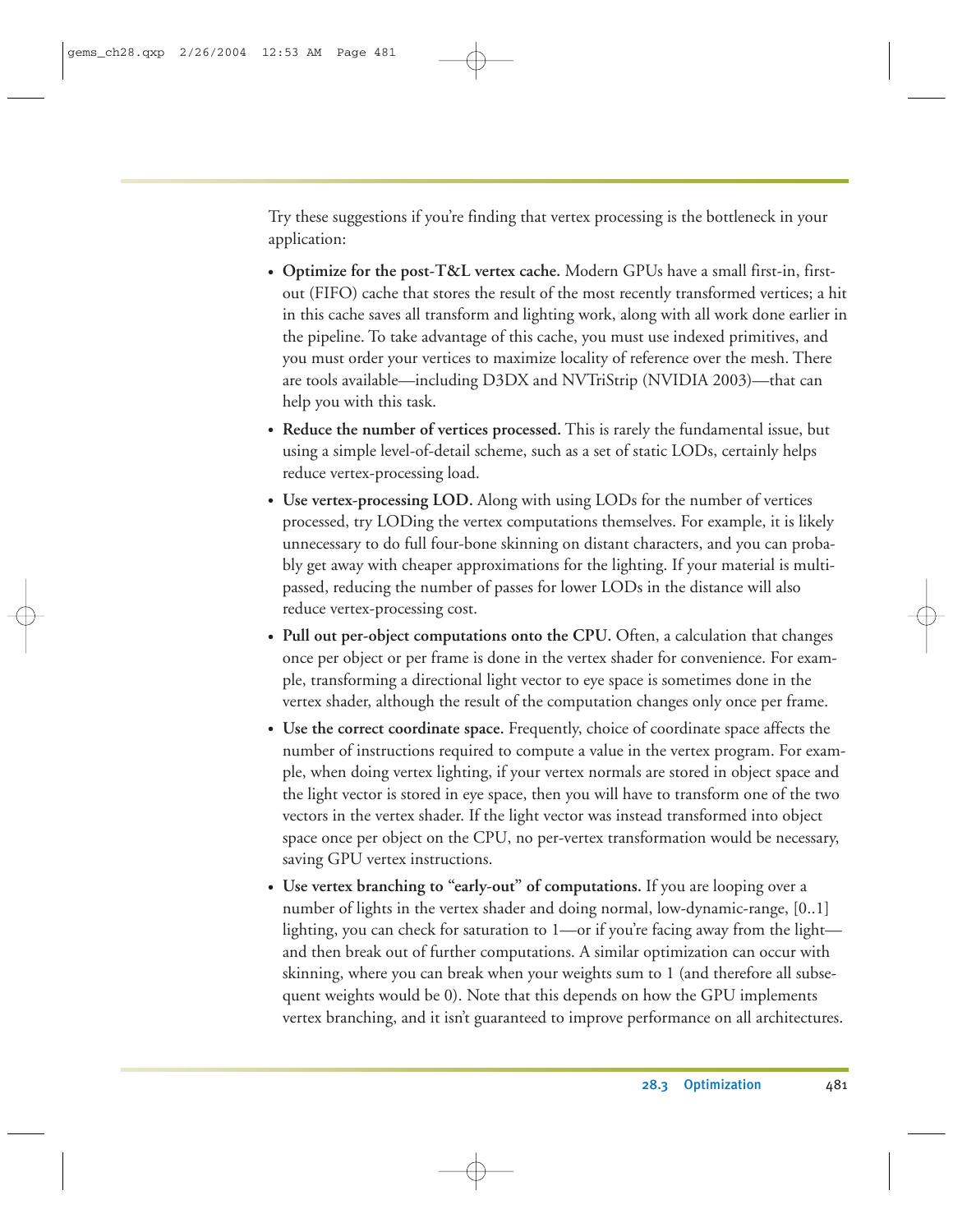## 28.3.4 Speeding Up Fragment Shading

If you're using long and complex fragment shaders, it is often likely that you're fragmentshading bound. If so, try these suggestions:

- **Render depth first.** Rendering a depth-only (no-color) pass before rendering your primary shading passes can dramatically boost performance, especially in scenes with high depth complexity, by reducing the amount of fragment shading and framebuffer memory access that needs to be performed. To get the full benefits of a depthonly pass, it's not sufficient to just disable color writes to the frame buffer; you should also disable all shading on fragments, even shading that affects depth as well as color (such as alpha test).
- **Help early-z optimizations throw away fragment processing.** Modern GPUs have silicon designed to avoid shading occluded fragments, but these optimizations rely on knowledge of the scene up to the current point; they can be improved dramatically by rendering in a roughly front-to-back order. Also, laying down depth first (see the previous tip) in a separate pass can help substantially speed up subsequent passes (where all the expensive shading is done) by effectively reducing their shaded-depth complexity to 1.
- **Store complex functions in textures.** Textures can be enormously useful as lookup tables, and their results are filtered for free. The canonical example here is a normalization cube map, which allows you to normalize an arbitrary vector at high precision for the cost of a single texture lookup.
- Move per-fragment work to the vertex shader. Just as per-object work in the vertex shader should be moved to the CPU instead, per-vertex computations (along with computations that can be correctly linearly interpolated in screen space) should be moved to the vertex shader. Common examples include computing vectors and transforming vectors between coordinate systems.
- Use the lowest precision necessary. APIs such as DirectX 9 allow you to specify precision hints in fragment shader code for quantities or calculations that can work with reduced precision. Many GPUs can take advantage of these hints to reduce internal precision and improve performance.
- **Avoid excessive normalization.** A common mistake is to get "normalization-happy": normalizing every single vector every step of the way when performing a calculation. Recognize which transformations preserve length (such as transformations by an orthonormal basis) and which computations do not depend on vector length (such as cube-map lookups).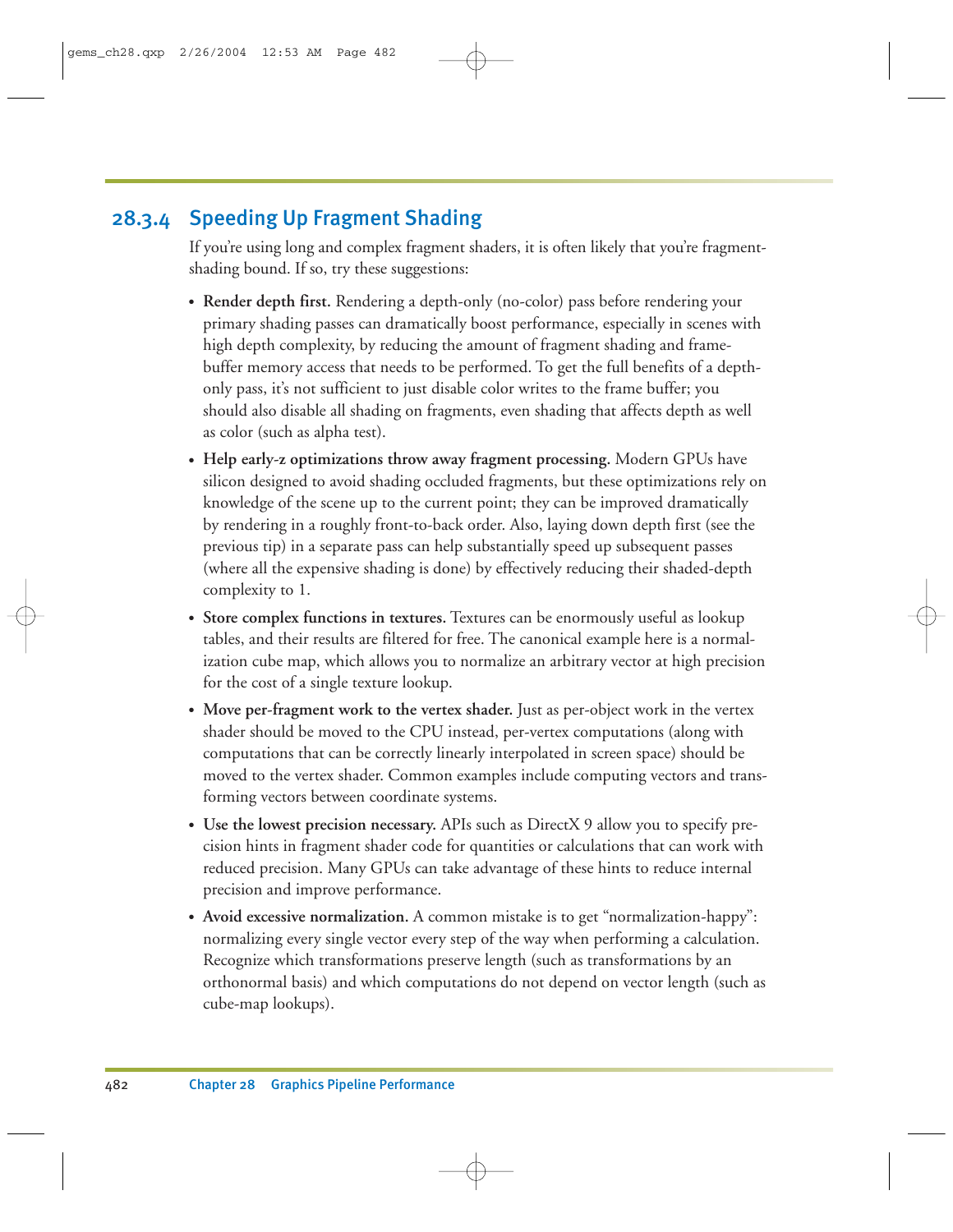- Consider using fragment shader level of detail. Although it offers less bang for the buck than vertex LOD (simply because objects in the distance naturally LOD themselves with respect to pixel processing, due to perspective), reducing the complexity of the shaders in the distance, and decreasing the number of passes over a surface, can lessen the fragment-processing workload.
- **Disable trilinear filtering where unnecessary.** Trilinear filtering, even when not consuming extra texture bandwidth, costs extra cycles to compute in the fragment shader on most modern GPU architectures. On textures where mip-level transitions are not readily discernible, turn trilinear filtering off to save fill rate.
- Use the simplest shader type possible. In both Direct3D and OpenGL, there are a number of different ways to shade fragments. For example, in Direct3D 9, you can specify fragment shading using, in order of increasing complexity and power, texturestage states, pixel shaders version 1.x (ps.1.1 – ps.1.4), pixel shaders version 2.x., or pixel shaders version 3.0. In general, you should use the simplest shader type that allows you to create the intended effect. The simpler shader types offer a number of implicit assumptions that often allow them to be compiled to faster native pixelprocessing code by the GPU driver. A nice side effect is that these shaders would then work on a broader range of hardware.

#### 28.3.5 Reducing Texture Bandwidth

If you've found that you're memory-bandwidth bound, but mostly when fetching from textures, consider these optimizations:

- **Reduce the size of your textures.** Consider your target resolution and texture coordinates. Do your users ever get to see your highest mip level? If not, consider scaling back the size of your textures. This can be especially helpful if overloaded framebuffer memory has forced texturing to occur from nonlocal memory (such as system memory, over the AGP or PCI Express bus). The NVPerfHUD tool (NVIDIA 2003) can help diagnose this problem, as it shows the amount of memory allocated by the driver in various heaps.
- Compress all color textures. All textures that are used just as decals or detail textures should be compressed, using DXT1, DXT3, or DXT5, depending on the specific texture's alpha needs. This step will reduce memory usage, reduce texture bandwidth requirements, and improve texture cache efficiency.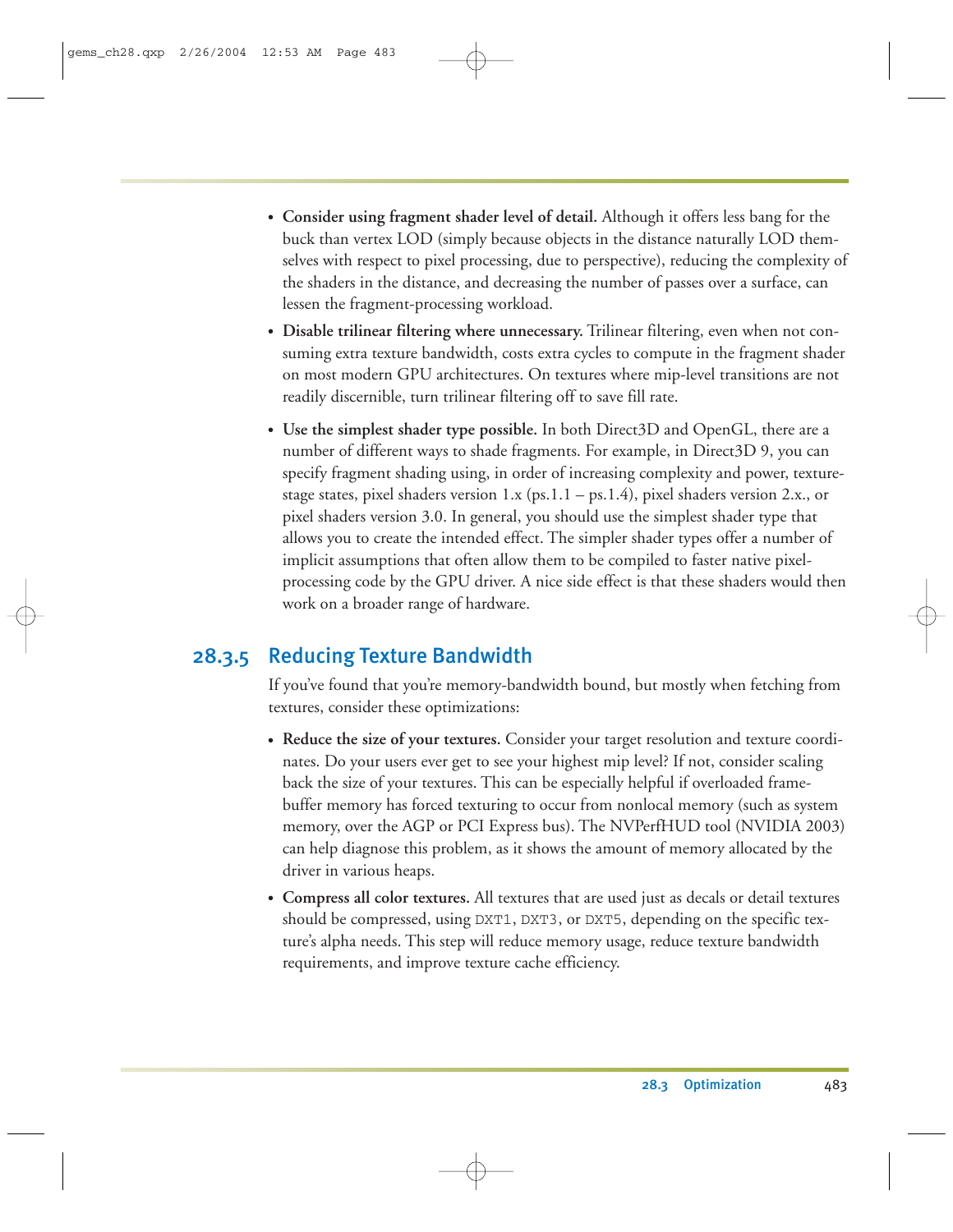- **Avoid expensive texture formats if not necessary.** Large texture formats, such as 64 bit or 128-bit floating-point formats, obviously cost much more bandwidth to fetch from. Use these only as necessary.
- **Always use mipmapping on any surface that may be minified.** In addition to improving quality by reducing texture aliasing, mipmapping improves texture cache utilization by localizing texture-memory access patterns for minified textures. If you find that mipmapping on certain surfaces makes them look blurry, avoid the temptation to disable mipmapping or add a large negative LOD bias. Prefer anisotropic filtering instead and adjust the level of anisotropy per batch as appropriate.

#### 28.3.6 Optimizing Frame-Buffer Bandwidth

The final stage in the pipeline, ROP, interfaces directly with the frame-buffer memory and is the single largest consumer of frame-buffer bandwidth. For this reason, if bandwidth is an issue in your application, it can often be traced to the ROP. Here's how to optimize for frame-buffer bandwidth:

- **Render depth first.** This step reduces not only fragment-shading cost (see the previous section), but also frame-buffer bandwidth cost.
- **Reduce alpha blending.** Note that alpha blending, with a destination-blending factor set to anything other than 0, requires both a read and a write to the frame buffer, thus potentially consuming double the bandwidth. Reserve alpha blending for only those situations that require it, and be wary of high levels of alpha-blended depth complexity.
- **Turn off depth writes when possible.** Writing depth is an additional consumer of bandwidth, and it should be disabled in multipass rendering (where the final depth is already in the depth buffer); when rendering alpha-blended effects, such as particles; and when rendering objects into shadow maps (in fact, for rendering into color-based shadow maps, you can turn off depth reads as well).
- **Avoid extraneous color-buffer clears.** If every pixel is guaranteed to be overwritten in the frame buffer by your application, then avoid clearing color, because it costs precious bandwidth. Note, however, that you should clear the depth and stencil buffers whenever you can, because many early-z optimizations rely on the deterministic contents of a cleared depth buffer.
- **Render roughly front to back.** In addition to the fragment-shading advantages mentioned in the previous section, there are similar benefits for frame-buffer bandwidth. Early-z hardware optimizations can discard extraneous frame-buffer reads and writes.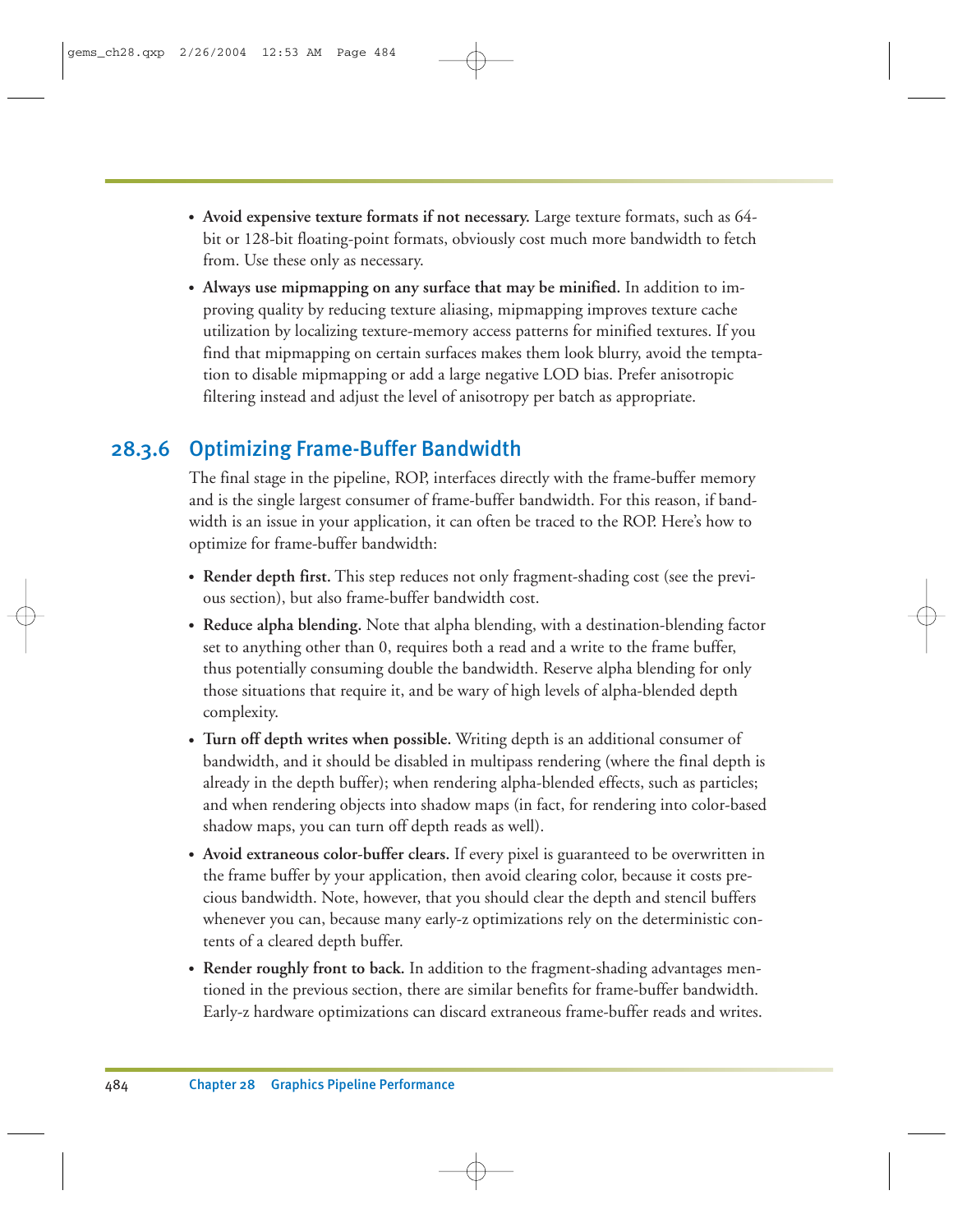In fact, even older hardware, which lacks these optimizations, will benefit from this step, because more fragments will fail the depth test, resulting in fewer color and depth writes to the frame buffer.

- **Optimize skybox rendering.** Skyboxes are often frame-buffer-bandwidth bound, but you must decide how to optimize them: (1) render them last, reading (but *not* writing) depth, and allow the early-z optimizations along with regular depth buffering to save bandwidth; or (2) render the skybox first, and disable all depth reads and writes. Which option will save you more bandwidth is a function of the target hardware and how much of the skybox is visible in the final frame. If a large portion of the skybox is obscured, the first technique will likely be better; otherwise, the second one may save more bandwidth.
- Use floating-point frame buffers only when necessary. These formats obviously consume much more bandwidth than smaller, integer formats. The same applies for multiple render targets.
- Use a 16-bit depth buffer when possible. Depth transactions are a huge consumer of bandwidth, so using 16-bit instead of 32-bit can be a giant win, and 16-bit is often enough for small-scale, indoor scenes that don't require stencil. A 16-bit depth buffer is also often enough for render-to-texture effects that require depth, such as dynamic cube maps.
- Use 16-bit color when possible. This advice is especially applicable to render-totexture effects, because many of these, such as dynamic cube maps and projectedcolor shadow maps, work just fine in 16-bit color.

## **28.4 Conclusion**

As power and programmability increase in modern GPUs, so does the complexity of extracting every bit of performance out of the machine. Whether your goal is to improve the performance of a slow application or to look for areas where you can improve image quality "for free," a deep understanding of the inner workings of the graphics pipeline is required. As the GPU pipeline continues to evolve, the fundamental ideas of optimization will still apply: first identify the bottleneck, by varying the load or the computational power of each unit; then systematically attack those bottlenecks, using your understanding of how each pipeline unit behaves.